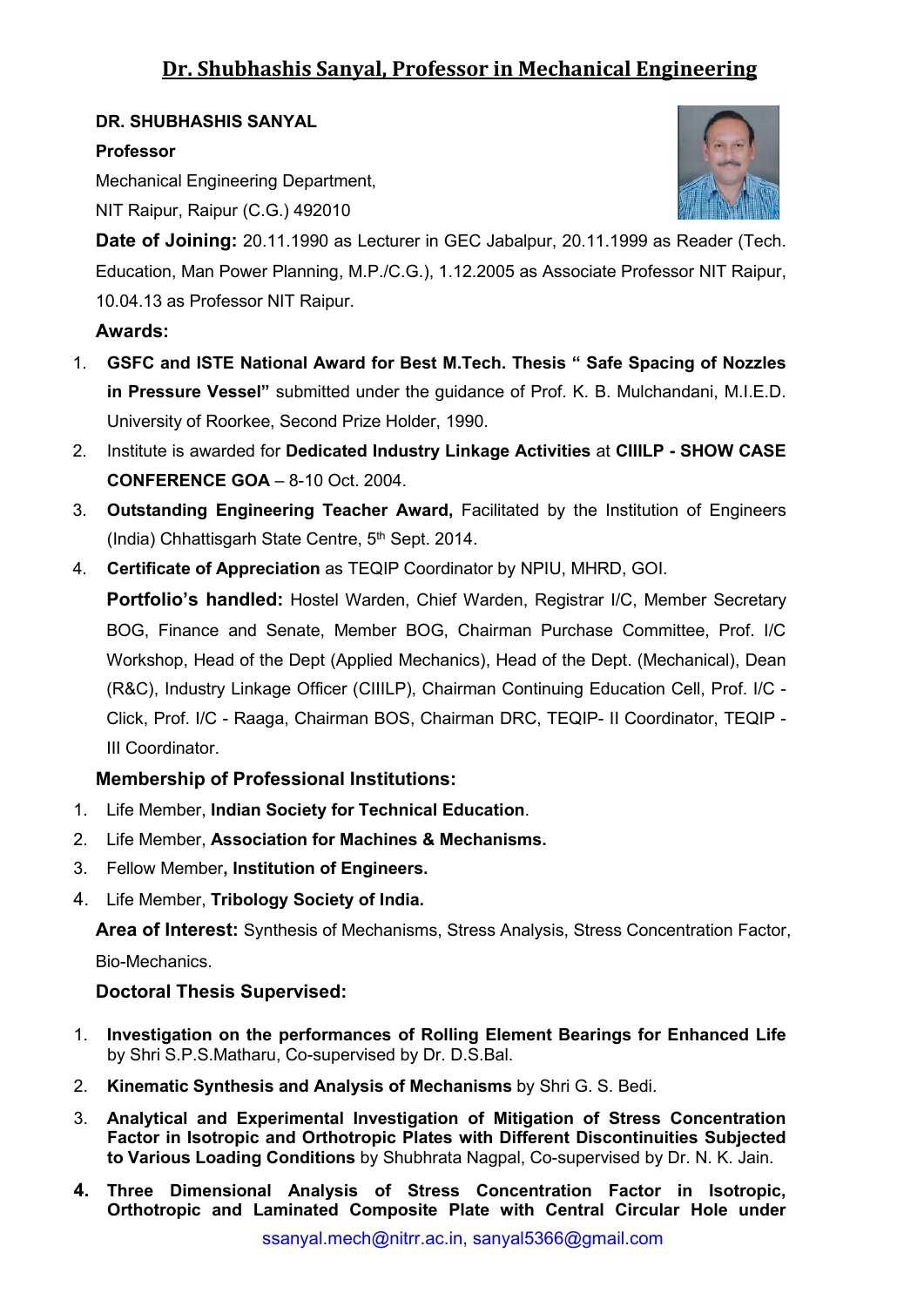**Various Loading** by Moon Banerjee, supervised by Dr. N. K. Jain, co-supervised by Dr. S. Sanyal.

- **5. A Novel Method for Identification of StructuralCharacteristics of Planar Kinematic Chains** by Shri Arvind kumar Shukla.
- 6. **Kineto-Elastodynamic Analysis of Polymeric Composite Planar Mechanism Under Hygrothermal Environment** by Shri Shailendra Kumar Singh.
- 7. **Investigation of Thermal Performance of Low Income Group Houses in Chhattisgarh** by Nisha Netam, co- supervised by Dr. S. Bhowmick.

#### **Papers, Books review:**

- 1. On the panel of Reviewers for Journal of The Institution of Engineers (India).
- 2. On the panel of Reviewers for Machine Design and Mechanical Engineering books published by Tata McGraw Hill.

#### **Papers Published:**

#### **A. International Journals:**

- 1. **Pseudo Probabilistic Approach To Test Isomorphism Among Kinematic Chain**, by S.Sanyal, A.C.Rao, M.Choubey, Transactions of C.S.M.E., Vol. 21, No. 2, 1997.
- 2. **Pseudo Probabilistic Approach To Detect Distinct Inversions Of Kinematic Chain**, by S.Sanyal, A.C.Rao, & M.Choubey, Transactions of C.S.M.E., Vol. 21, No. 2, 1997.
- 3. **Development of a Multipurpose, Efficient and Inexpensive Bearing Test Rig** by S. P. S. Matharu, S. Sanyal and D. S. Bal**,** Journal of Engineering and Technology Research Vol. 2(3), pp. 044-049, March 2010.
- 4. **Modified Joint Connectivity approach for Identification of Topological Characteristics of Planar Kinematic Chains,** G S Bedi and S Sanyal, Proceedings of the Institution of Mechanical Engineers Part C [PIC]: Journal of Mechanical Engineering Science, November 2011, Vol. 225, No.11, 2700-2717.
- 5. **Interaction Effect of Auxiliary Holes for Mitigation of Stress Concentration in Isotropic Plate with Central Circular Hole Subjected to In-Plane Loading**, Shubhrata Nagpal, S. Sanyal and N.K. Jain, International Journal of Mechanics and Solids, Volume 6, Number 2 (2011), pp. 149-156.
- 6. **Structural Identification of Distinct Inversions of Planar Kinematic Chain,** Sanyal Shubhashis, IIUM Engineering Journal, Special Issue, Malaysia, Mechanical Engineering, 2011, pp 87 – 94.
- 7. **Design Optimization of Rectangular Isotropic/Orthotropic Plate with Opposite Semicircular Notches subjected to In-Plane Static Loading for Reduction of Stress Concentration Factor, Ms. Shubhrata Nagpal, Dr. S. Sanyal and Dr. Nitin Jain,**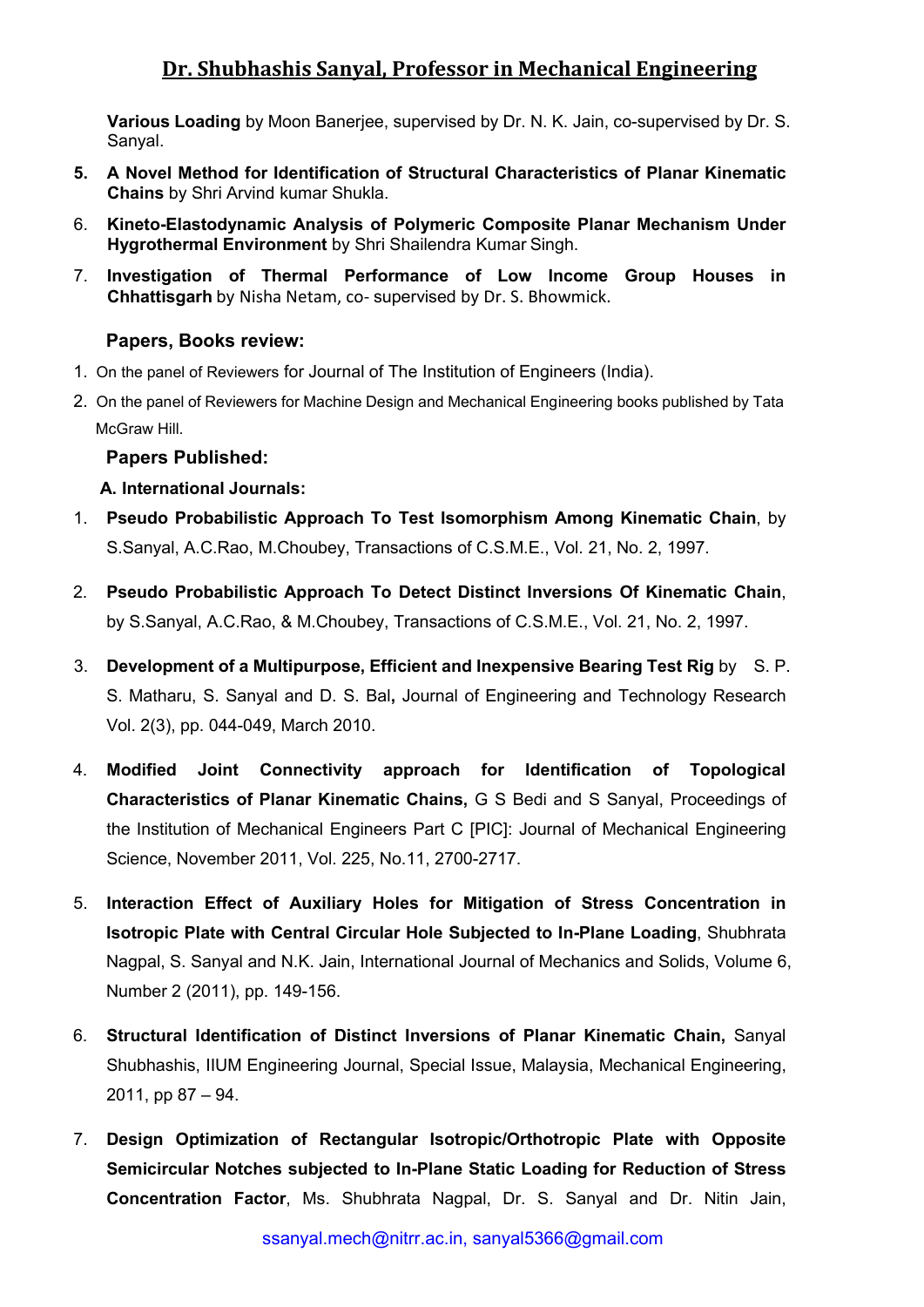International Journal of Applied Engineering Research, Volume 6, Number 18(2011), pp.2239-2242.

- 8. **Three dimensional parametric analyses on effect of fibre orientation for stress concentration factor in fibrous composite cantilever plate with central circular hole under transverse loading-** Moon Banerjee, Dr. N. K. Jain and Dr. S. Sanyal, IIUM Engineering Journal, Malaysia, Vol.13, No-2, 2012.
- 9. **Mitigation Curves for determination of relief holes to mitigate stress concentration factor in thin plates loaded axially for different discontinuities**, Shubhrata Nagpal, S.Sanyal, Nitin Jain, International Journal of Engineering and Innovative Technology Volume 2, Issue 3, September 2012, pp1-7.
- 10. **Three Dimensional Parametric Analyses of Stress Concentration Factor and It's Mitigation in Isotropic and Orthotropic Plate with Central Circular Hole UnderAxial In-Plane Loading,** Shubhrata Nagpal, Nitin Kumar Jain, Shubhashis Sanyal, Journal of the Institution of Engineers (India): Series C, ISSN: 2250-0545, August 2015.
- 11. **Numerical simulation of crack propagation under fatigue loading in piezoelectric material using extended finite element method, S. Bhattacharya, G. Pamnani, S.** Sanyal, K. Sharma, International Journal of Computational Materials Science and Engineering Vol. 4, No. 4 (2015).
- 12. **Parametric Study of Interaction effect between closely - spaced nozzles in a thin cylindrical pressure vessel,** D. S. Kushan, Shubhashis Sanyal, Shubhankar Bhowmick, International journal of Pressure Vessel and Pipings, Elsevier Publication, <https://doi.org/10.1016/j.ijpvp.2018.05.009>, 31 May 2018.
- 13. **An Anisotropic Analysis of Human Femur Bone with Walking Posture: Experimental and Numerical Analysis,** Ritu Painkra, Shubhashis Sanyal, Arindam Bit, BioNanoScience, <https://doi.org/10.1007/s12668-018-0560-1,> Springer, 17<sup>th</sup> Sept. 2018.
- 14. **Modified experimental procedure to determine the output variable in an optimum range – A case study: Pulley belt experiment** by Ankur [Verma,](http://journals.sagepub.com/doi/abs/10.1177/0306419018802445) [Shubhashis](http://journals.sagepub.com/doi/abs/10.1177/0306419018802445) Sanyal, International Journal of Mechanical Engineering Education, SAGE Journals, Oct. 4, 2018.
	- **B. National Journals:**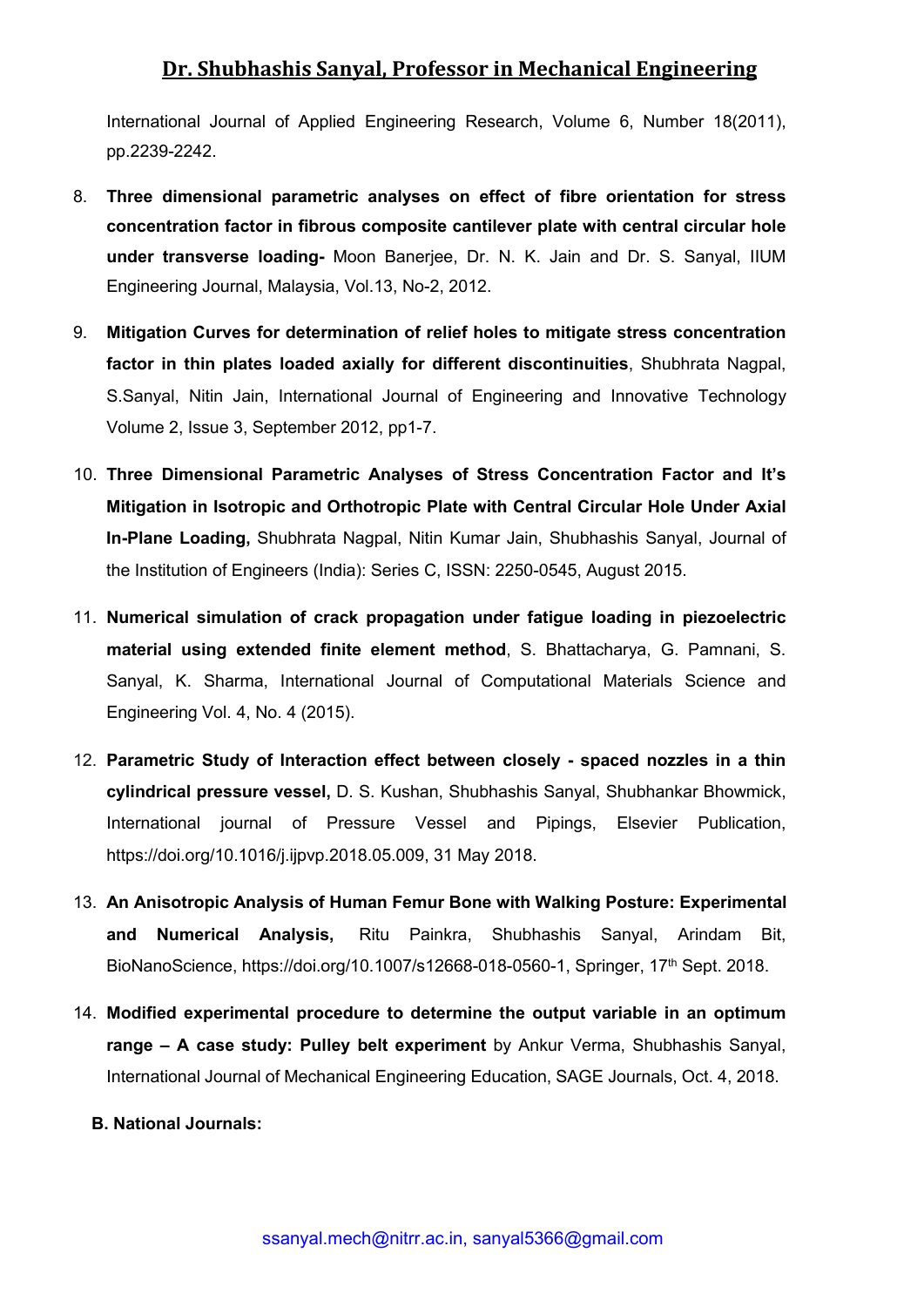- 1. **Stress Mitigation in Infinite Thin Plate with Two Circular Holes Under Tensile Loading** by S.Sanyal, M.Swarnakar, S.Dehariya and M.Dewangan, CSVTU Research Journal, pp 67-69, Vol.2, No.1, Jan 2009.
- 2. **Joint Connectivity : A New Approach for Detection of Isomorphism and Inversions of Planar Kinematic Chains** by G.S.Bedi and Sanyal S, Journal of Institution of Engineers (India), 2010, Vol. 90, pp. 23 – 26.
- 3. **Joint - Loop Representative Table for Detection of Isomorphism among Kinematic Chains,** G.S. Bedi and S.Sanyal, CSVTU Research Journal, Vol. 05, 2012, pp 82 - 87.

### **C. International Conference:**

- 1. **Relief Holes for Stress Mitigation in Infinite Thin Plates with Single Circular Hole Loaded Axially** by Sanyal S and Ms. Priti Yadav, ASME International Mechanical Engineering Congress and Exposition, 5 – 11 November 2005, Orlando, Florida, USA.
- 2. **Multiple Relief Holes for Stress Mitigation in Infinite Thin Plates with Single Circular Hole under axial loading** by Sanyal S and Ms. Priti Yadav, 5 - 8 July 2006, 2nd IC-SCCE, From Scientific Computing to Computational Engineering" Athens, 5-8 July, 2006.
- 3. **Detection of Isomorphism amongst Planar Kinematic Chains using Link Joint Connectivity Table,** Sanyal Shubhashis, 25 - 27 Dec.2009, International Conference on Applied Mechanics and Machines, WASET09, Bangkok.
- 4. **Structural Identification of Distinct Inversions of Planar Kinematic Chains,** Sanyal Shubhashis, 17 - 19 May 2011, International Conference on Mechanical, Automotive and Aerospace Engineering, ICMAAE'11, Kuala Lumpur, Malaysia.
- 5. **Effect of fiber orientation on stress concentration factor in fixed rectangular fibrous composite plate with center circular hole subjected to transverse loading,** Dr. N. K. Jain, Moon Banerjee, Dr. S. Sanyal, Third Asian Conference on Mechanics of Functional Materials and Structures, ACMFMS 2012, 5-8 December at IIT Delhi.
- 6. **Thermal Comfort Analysis : A Case Study ofLIG Housing in Chhattisgarh**, Nisha Netam, S.Sanyal, S. Bhowmick, ICME 2015, 18 - 20 Dec. 2015, Dhaka, Bangladesh.
- 7. **An approximate solution to the stress and deformation states of functionally graded rotating disks,** Lakshman Sondhi, S.Sanyal, S. Bhowmick, ICME 2015, 18 - 20 Dec. 2015, Dhaka, Bangladesh.

#### **D. National Conferences:**